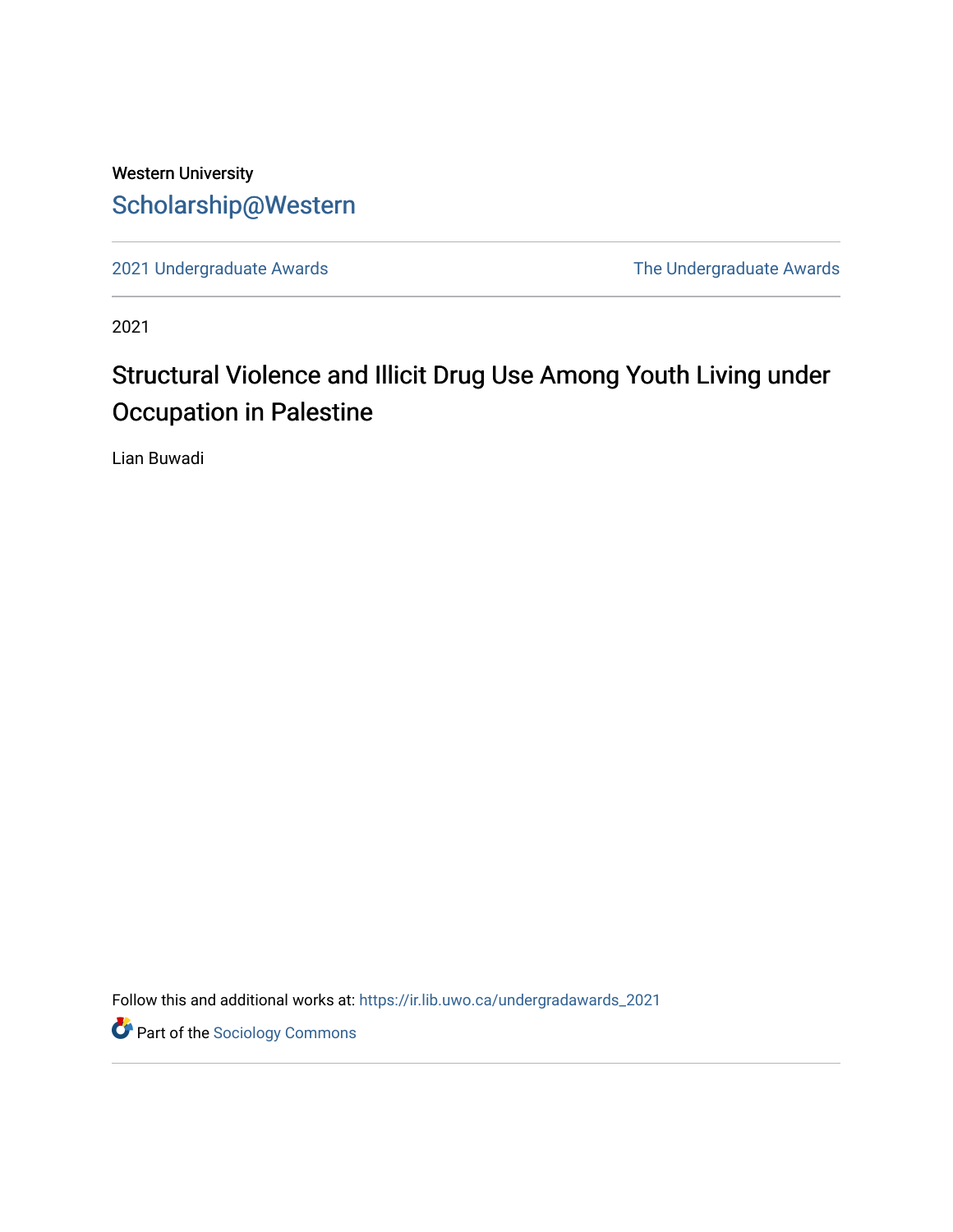#### **Structural Violence and Illicit Drug Use Among Youth Living under Occupation in**

### **Palestine**

#### **Abstract**

There is no doubt that Palestinians are living in a politically and economically repressive sociopolitical context, due to the brutal Israeli military occupation. As stated in a report by the Palestinian National Institute of Health (PNIH), "Palestinians face political violence, house demolitions, arrests, restrictions to movement, and encroachment on their land" (2017). Moreover, "civilians suffer during conflict and war from destruction of the community infrastructure and from personal stress due to disruption of services and the non-fulfillment of basic human needs" (Giacaman et al., 2004). This often leads to severe mental duress and a higher prevalence of post-traumatic stress disorder, generalized anxiety disorder, and depression among young Palestinians (Wagner et al., 2020). As a result, many Palestinian youth have turned to illicit drug use to cope with their circumstances and escape their current reality (PNIH, 2017). In this paper, I will explore the relationship between structural military violence and illicit drug use among youth living under occupation in Palestine. More particularly, I hope to examine the consequences of structural violence on mental health, and in turn, on drug use as a form of self-medication and escapism. The methodology used will consist of a secondary literature review of relevant research in the fields of anthropology, sociology, and health sciences.

**Keywords:** Palestinian occupation, mental health, childhood and adolescent health, mental

health, PTSD, social determinants of health, drugs, teenage drug abuse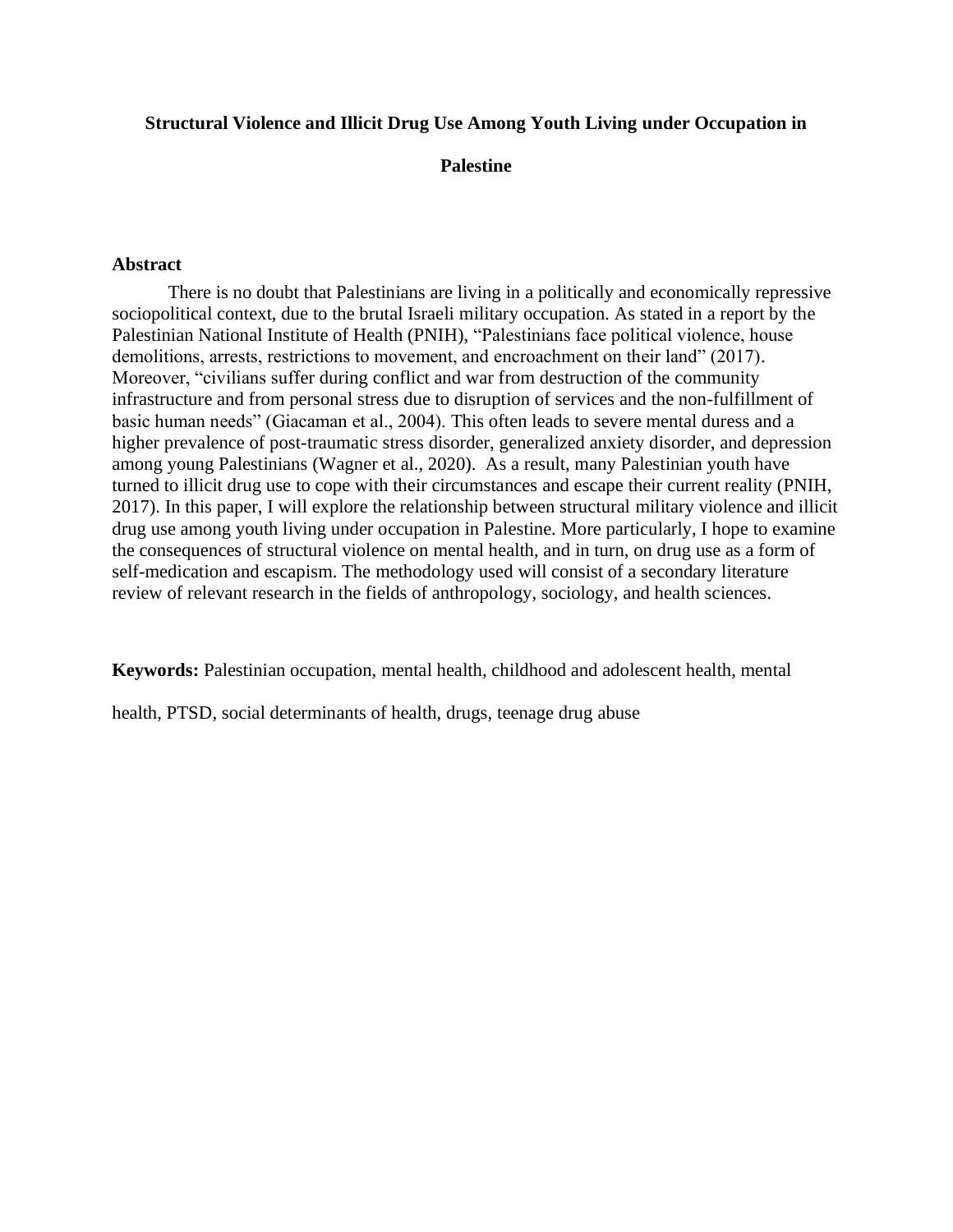#### **Introduction**

There is no doubt that Palestinians are living within a politically and economically stressful and violent sociopolitical context, due to the brutal Israeli military occupation. As stated in a report by the Palestinian National Institute of Health (PNIH), "Palestinians face political violence, house demolitions, arrests, restrictions to movement, and encroachment on their land" (2017). Moreover, "civilians suffer during conflict and war from destruction of the community infrastructure and from personal stress due to disruption of services and the non-fulfilment of basic human needs" (Giacaman et al., 2004). Overtime, these conditions have resulted in severe mental duress leading to a higher prevalence of post-traumatic stress disorder, generalized anxiety disorder, and depression, especially among Palestinian youth (Wagner et al., 2020). As a result, many Palestinian youth have turned to illicit drug use in order to cope with their circumstances (PNIH, 2017). Environmental factors such as the absence of a unified Palestinian police system, weak legal enforcement, and limited border control to combat the trafficking of illicit drugs further exasperate the issue (PNIH, 2017). In this paper, I will explore the relationship between structural military violence and illicit drug use among youth living under occupation in Palestine. More particularly, I hope to examine the consequences of structural violence on mental health, and in turn, on drug use as a form of self-medication and escapism. The methodology used will consist of a secondary literature review of relevant research in the fields of anthropology, sociology, and health sciences.

## **Abridged History of The Occupation of Palestine**

The regions that will be discussed in this paper are the areas known collectively as the Occupied Territories of Palestine, consisting of the West Bank (including East Jerusalem), and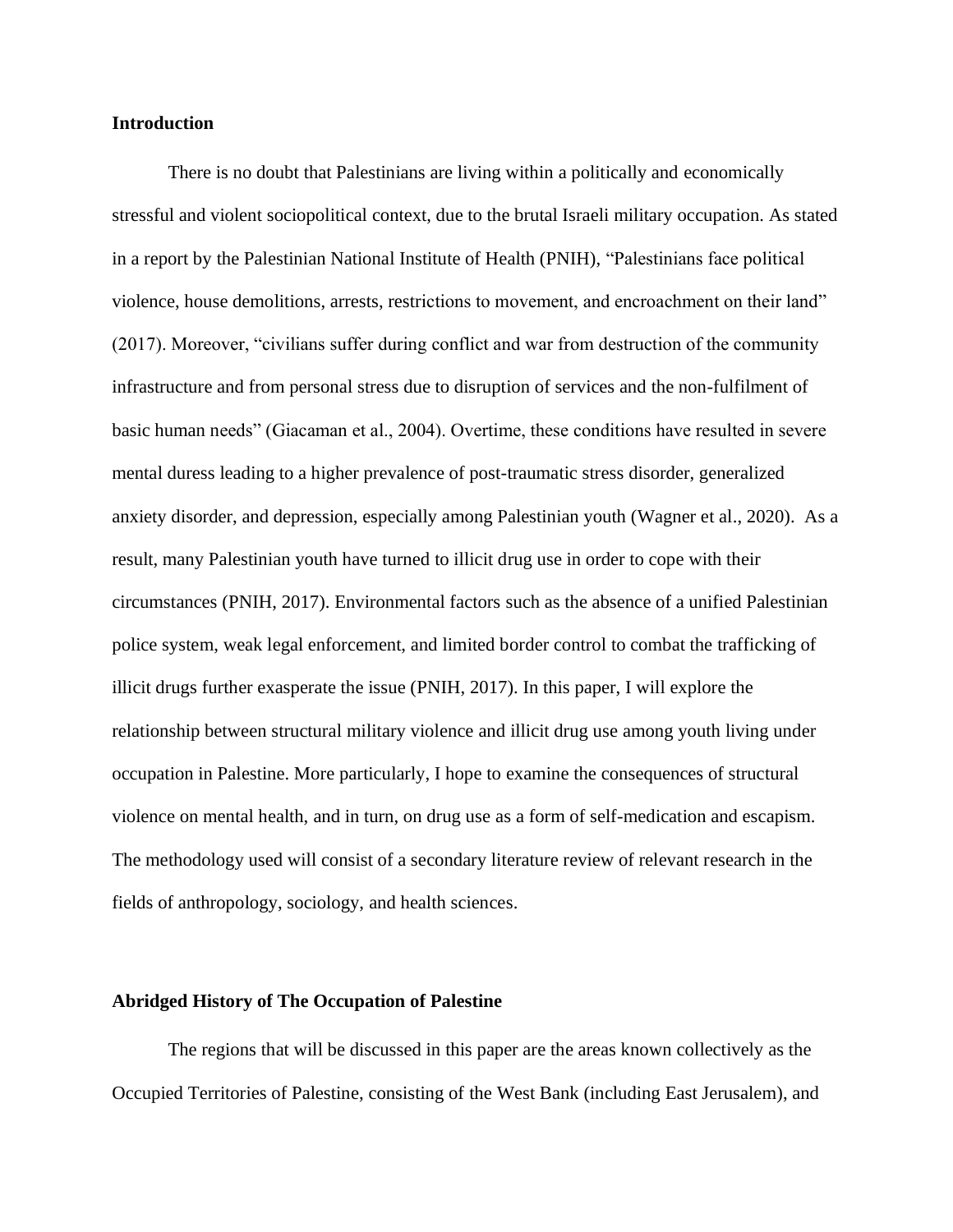the Gaza Strip. These areas are densely populated with approximately five million Palestinians living in the Occupied Territories of Palestine (Van Hout et al., 2019). About 2 million people live in Gaza and approximately 3 million people live in the West Bank and Jerusalem (Van Hout et al., 2019). Many Palestinians are also displaced into neighbouring countries like Jordan, Syria, and Lebanon (Van Hout et al., 2019). There are about 2,175,000 refugees living in Jordan, 552,000 in Syria and 450,000 in Lebanon. About 40% of these refugees are children (Van Hout et al., 2019).

These territories were not always under Israeli occupation. Prior to 1948, the area known as Palestine consisted of the entire geographical area on which Israel was established (Giacaman, 2009). In 1917, the British Government issued the Belfour Declaration which stated that the British government supports a home for the Jewish people in Palestine, and the country was under British Mandate from 1920 to 1948 (Giacaman, 2009). Between 1947 and 1949, more than three quarters of the Palestinian population was displaced and exiled in an event known as *Al-Nakba* or the catastrophe (Giacaman, 2009). The majority ended up in neighbouring Arabic countries and in diaspora around the world (Giacaman, 2009). In 1967, the Arab-Israeli war broke out and Israel occupied the rest of Palestine including the West Bank and Gaza (Giacaman, 2009). In 1987 and 2000, Palestinian uprisings took place against the Israeli military occupation. This resulted in the accelerated Israeli confiscation and colonization of Palestinian lands, breaking international law (Giacaman, 2009). In 2005, Israel withdrew from the Gaza Strip but maintained control and access to the Gaza strip by land, air, and sea (Giacaman, 2009). A few years later between 2008 and 2009, Israel invaded the Gaza strip and destroyed infrastructure like homes, universities, schools, clinics, and welfare organizations and thousands were killed and injured (Giacaman, 2009). In 2014, Israel launched a major attack against Gaza, committing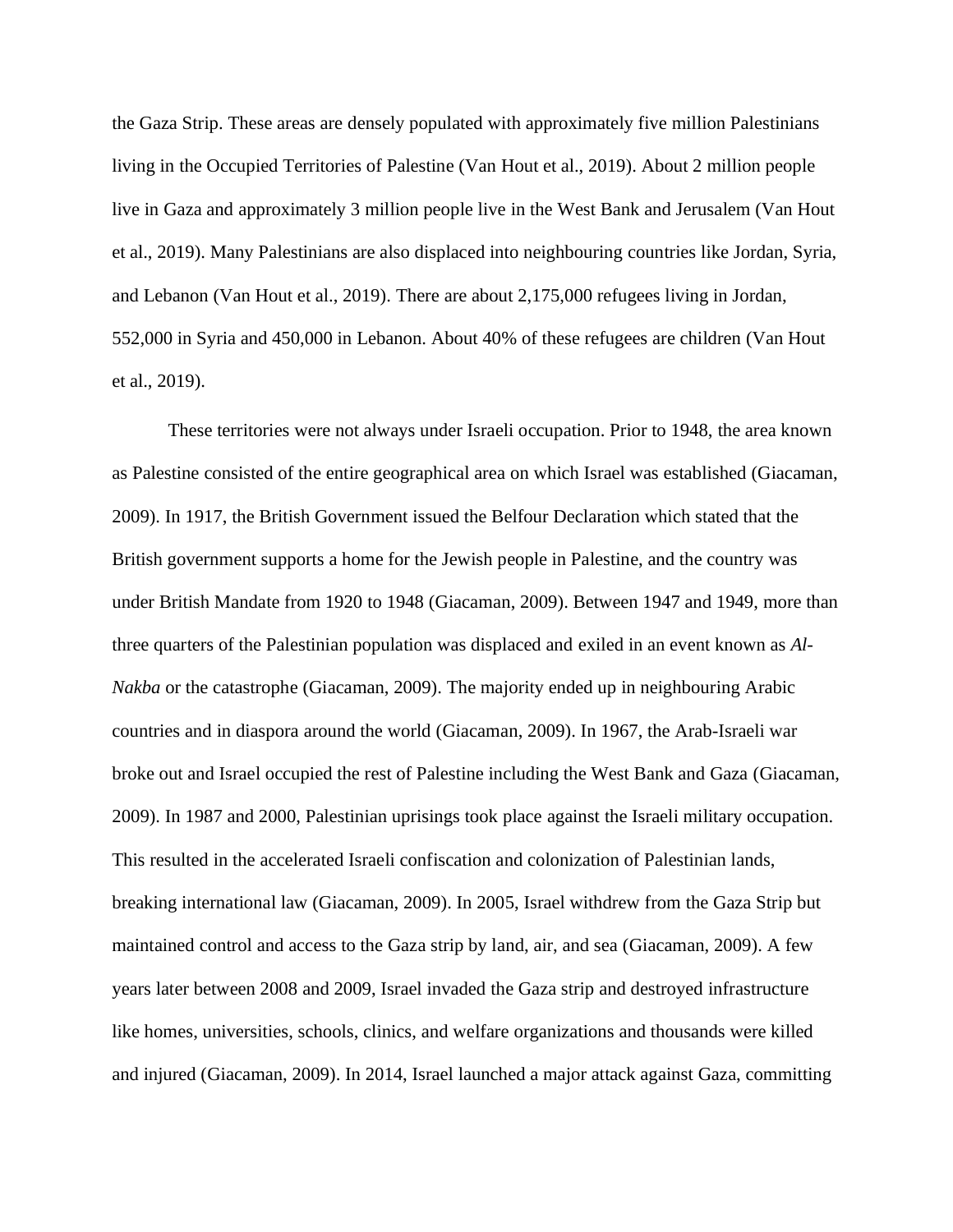several war crimes and killing and injuring thousands of civilians (Hasan, 2018). Throughout their occupation of Palestine, Israel has been accused by the United Nations and other global entities of breaking human rights conventions and committing war crimes such as building illegal settlements, killing innocent civilians, and restricting the freedom of speech and freedom of movement (Amnesty International, 2020). Consequently, many generations of Palestinians have experienced structural violence and institutional discrimination under the brutal Israeli military occupation which continues to this day.

#### **Human Rights Violations and Unethical Practices by The Israeli Military**

Palestinians living under Israeli occupation are subject to harsh institutional and political violence by the Israeli military (Human Rights Watch, 2019). According to the Human Rights Watch (HRW), the Israeli government continues to enforce "severe and discriminatory restrictions on Palestinians' human rights; restrict the movement of people and goods into and out of the Gaza Strip; and facilitate the transfer of Israeli citizens to settlements in the occupied West Bank, an illegal practice under international humanitarian law" (2019). In addition, the Israeli military often employs cruel measures and policies against the Palestinians (HRW, 2019). One such measure is demolishing homes and/or neighbourhoods as a form of collective punishment (HRW, 2019). Just recently in November 2020, the UN Office for Coordination of Humanitarian Affairs reported that 76 homes and other infrastructure were destroyed in one single event, the highest single demolition in the past decade (2020). This is a highly traumatic experience for most Palestinians as "home is not only a shelter, but also the heart of family life filled with memories and attachment to familiar objects and feelings of security and consolation" (Quota et al., 2008, p. 314). Yet another means of military harassment is intentional sonic booms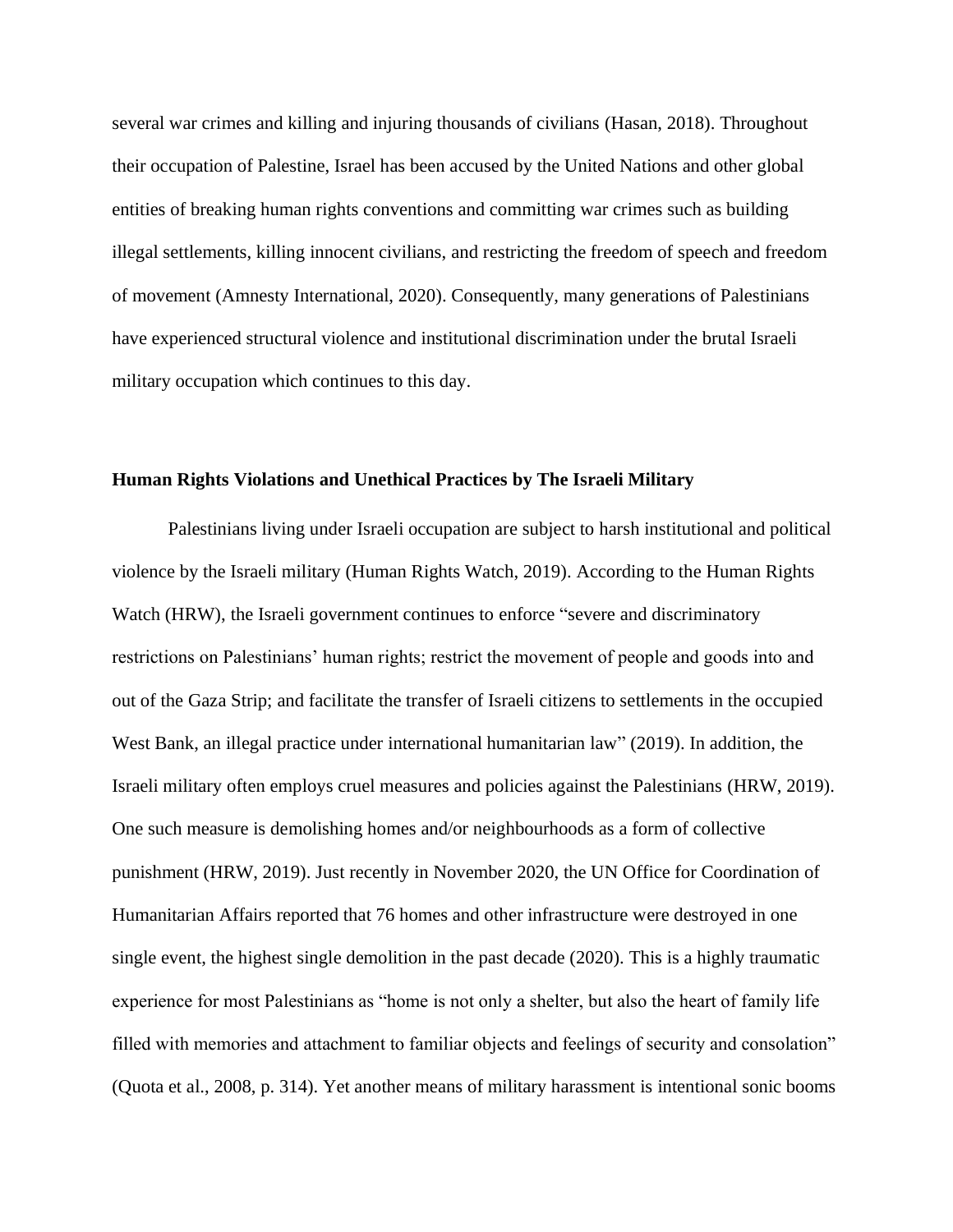which are caused by Israeli jets breaking the sound barrier and create supersonic booms over Gaza (Quota et al., 2008, p. 314). They produce extremely loud noises and are often deployed at night and on random days of the week (Quota et al., 2008, p. 314). They severely deteriorate sleep and cause fear, anxiety, panic attacks, and poor concentration, among other things (Quota et al., 2008, p. 314). Other cruel military methods of enforcement and or human rights violations include child arrests and unlawful arrests, physical abuse and violence against Palestinians, suppression of free speech, night raids, illegal settlements and public humiliation (Amnesty International, 2020; Quota et al., 2008). These unethical measures can cause lifelong mental health issues and have been associated with an increase in risk-taking behaviours such as drug use, binge-drinking, street violence, and so on (Massad et al., 2016).

#### **Impact of the Military Occupation on the Mental Health of Palestinian Youth**

As previously mentioned, the Palestinian territories have been under Israeli occupation for a long time, with the conflict dating back much earlier (Giacaman, 2009). The occupation has resulted in material losses, economic disaster, and a lack of autonomy and freedom for the Palestinians living in the occupied territories (Quota et al., 2008). Unfortunately, many children and youth are also mentally and emotionally impacted, resulting in lifelong issues. As stated by Quota et al.:

In prolonged military conflict children experience both dramatic traumatic events and chronic adversities and stressors. Terr (1991) has conceptualized them as Type I and Type II trauma exposures that demand specific responses, coping processes and adaptation skills (2008, p. 311).

Quota et al. elaborate by identifying how each trauma applies to the Palestinian context. They claim that "Type I trauma refers to a onetime, horrific and clear-cut life-endangering experience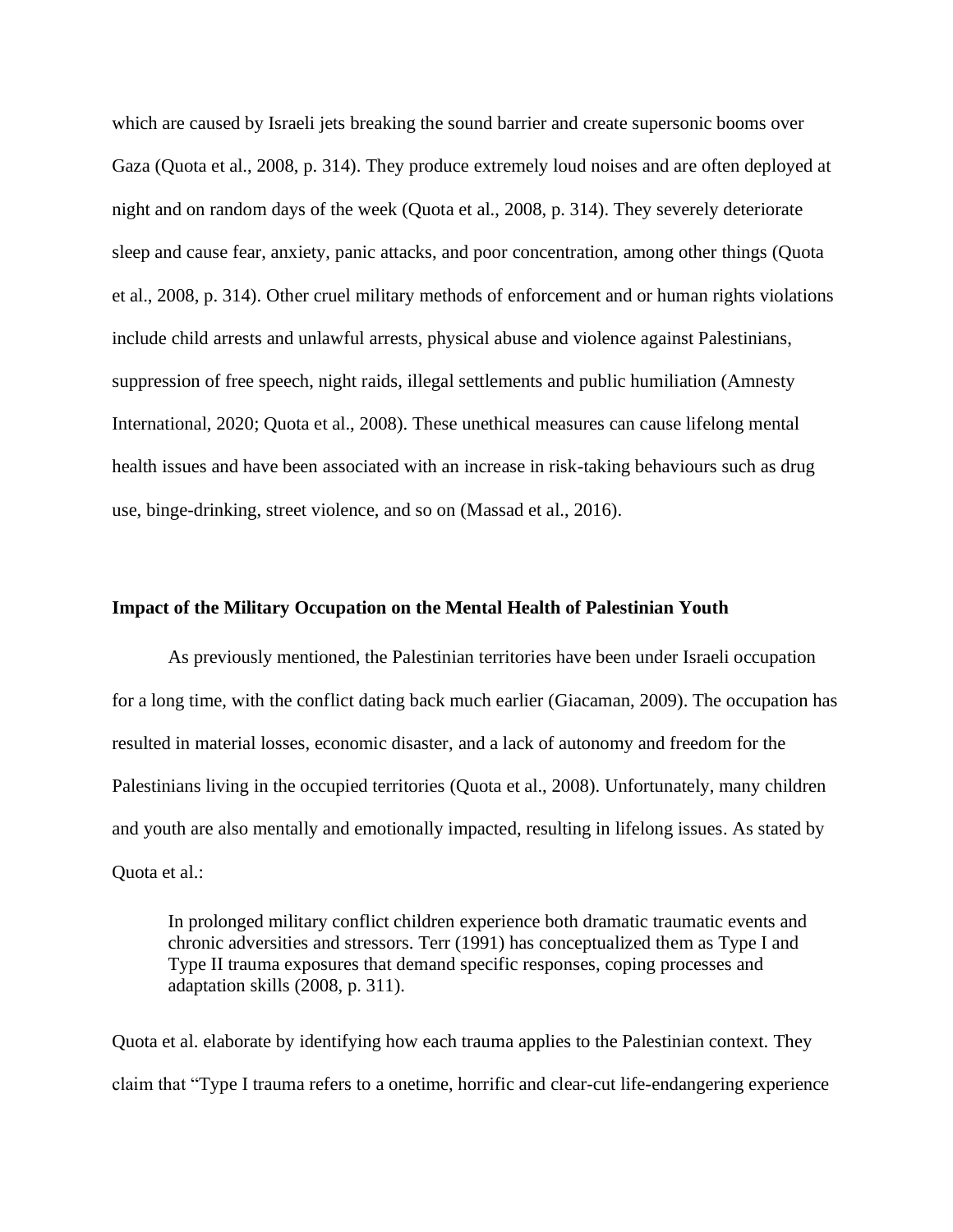that …would most likely be witnessing killing, being wounded and experiencing destruction of the home" (2008, p. 311). They add that "Type II trauma refers to chronic stress and adversities that are a part of children's daily life. In the Palestinian context these are poverty, social inequality and dangerous living conditions" (2008, p. 311). This suggests that young Palestinians living under occupation are susceptible to experiencing both Type I and Type II trauma, leading to a higher risk of developing mental health issues. In a survey conducted by the Gaza Community Mental Health Programme during the first Intifada, 1323 children were recruited to research Type I traumatic experiences (Quota et al., 2008). The results revealed that 74% of the children had experienced assaults towards family members and 38% had a close family member in prison (Quota et al., 2008). In addition, 88% children reported experiencing night raids at home and 51% reported having been physically assaulted by the soldiers (Quota et al., 2008). During the Al Aqsa Intifada, studies show that 52–77% of the children had witnessed killing, 88% had experienced night raids, and 30% witnessed a family member getting injured (Quota et al., 2008). Moreover, Quota et al. applied other mental health research to the Palestinian situation, like Yehuda and McEwen's 2004 study which classified traumatic events according to their content, physical and emotional proximity, and frequency. Quota et al. state that in Palestinian context, physical proximity refers to witnessing street fighting, nightly air raids, and destruction. Meanwhile, emotional proximity refers to things like the death and injury of family members and friends, and degrading treatment and humiliation by the Israeli army (Quota et al., 2008). It is evident that Palestinian children and youth often face traumatic experiences which can result in issues with mental and somatic health, family relations, world view, attributions and emotions (Quota et al., 2008). Furthermore, Quota et al. argue that war and military violence profoundly impact children's cognitive development, including memory, problem solving and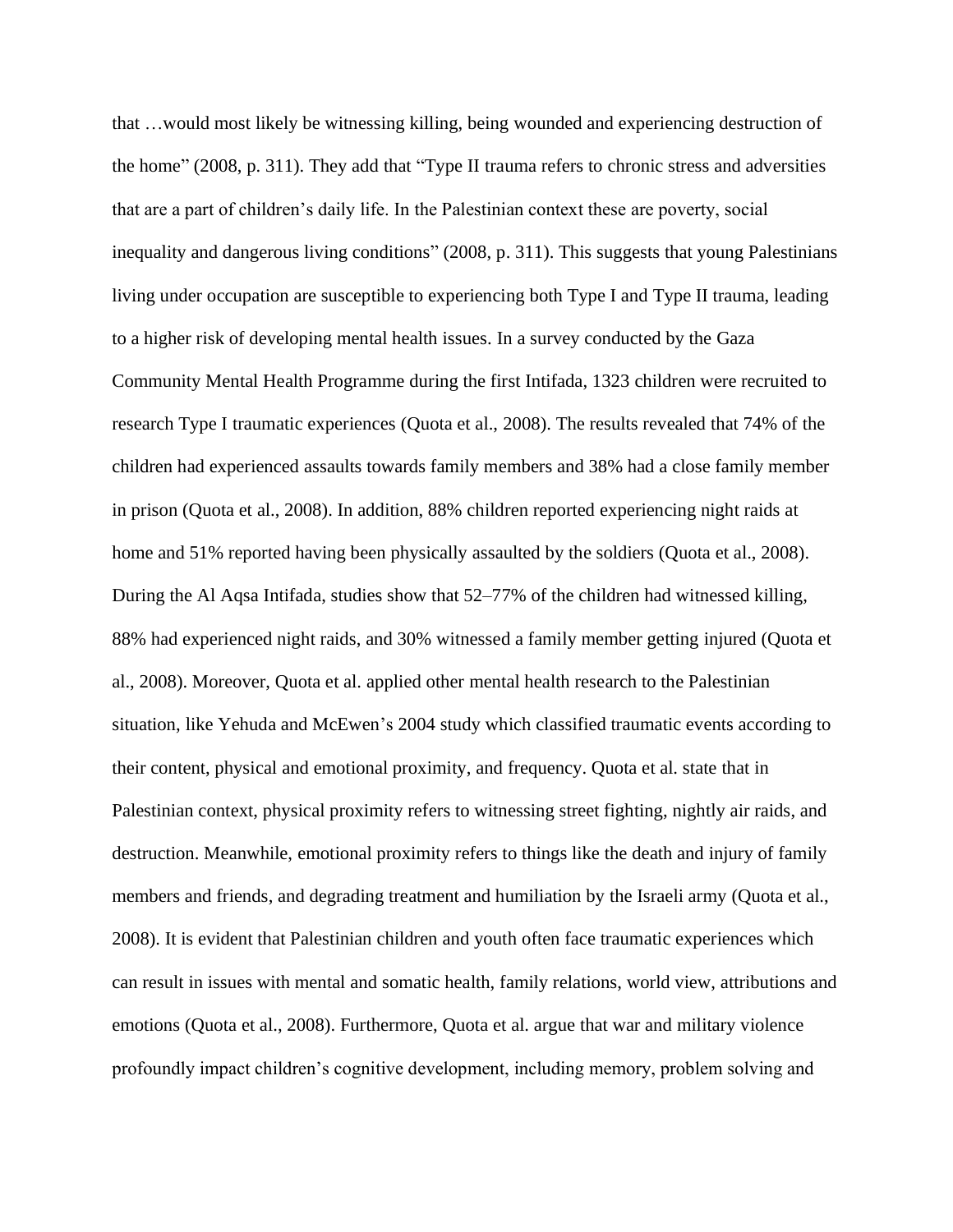moral reasoning, emotional expression and recognition and social development, hormonal and psychophysiological regulation and brain anatomy and functioning (2008). This in turn alters the child's development. Some of the mental health issues children living in conditions of war and military violence include post-traumatic stress disorder (PTSD), depression, sleeping difficulties, and anxiety (Quota et al., 2008). The political violence adolescents experience can have longterm emotional effects and often foster risky behaviors, including illegal substance use (Massad et al., 2016).

#### **Drug Use Among Youth in Palestine**

In Palestine, drug use among youth is relatively high and is rapidly increasing (Massad et al., 2016). While there are religious, legal, and cultural constraints, it appears that drug use is still prevalent, especially in areas like Palestinian East Jerusalem where the presence of alcohol and other drugs is especially high (Massad et al., 2016). According to Massad et al., the most common drug used by Palestinian youth is hashish/marijuana, followed by cocaine and heroin, then ecstasy, trip pills, and synthetic LSD (2016). In 2007, The United Nations estimated that there were around 10,000 drug users in the West Bank and Gaza Strip, and about 15,000 in East Jerusalem (Massad et al., 2016). A 2017 report published by the Palestinian National Institute of Public Health in collaboration with the United Nations and the World Health Organization indicates that there are 26,500 high risk drug users in Palestine, demonstrating that the number of drug use is on the rise. The report also states that drug use is used as a means of escapism from humiliation and from the structurally imposed violence by the Israeli military:

In Palestine, the unique socioeconomic context…has created conditions that facilitate the spread of illicit drug use. Palestinians face political violence, house demolitions, arrests, restrictions on movement, and encroachment on their land. Illicit drug use is used by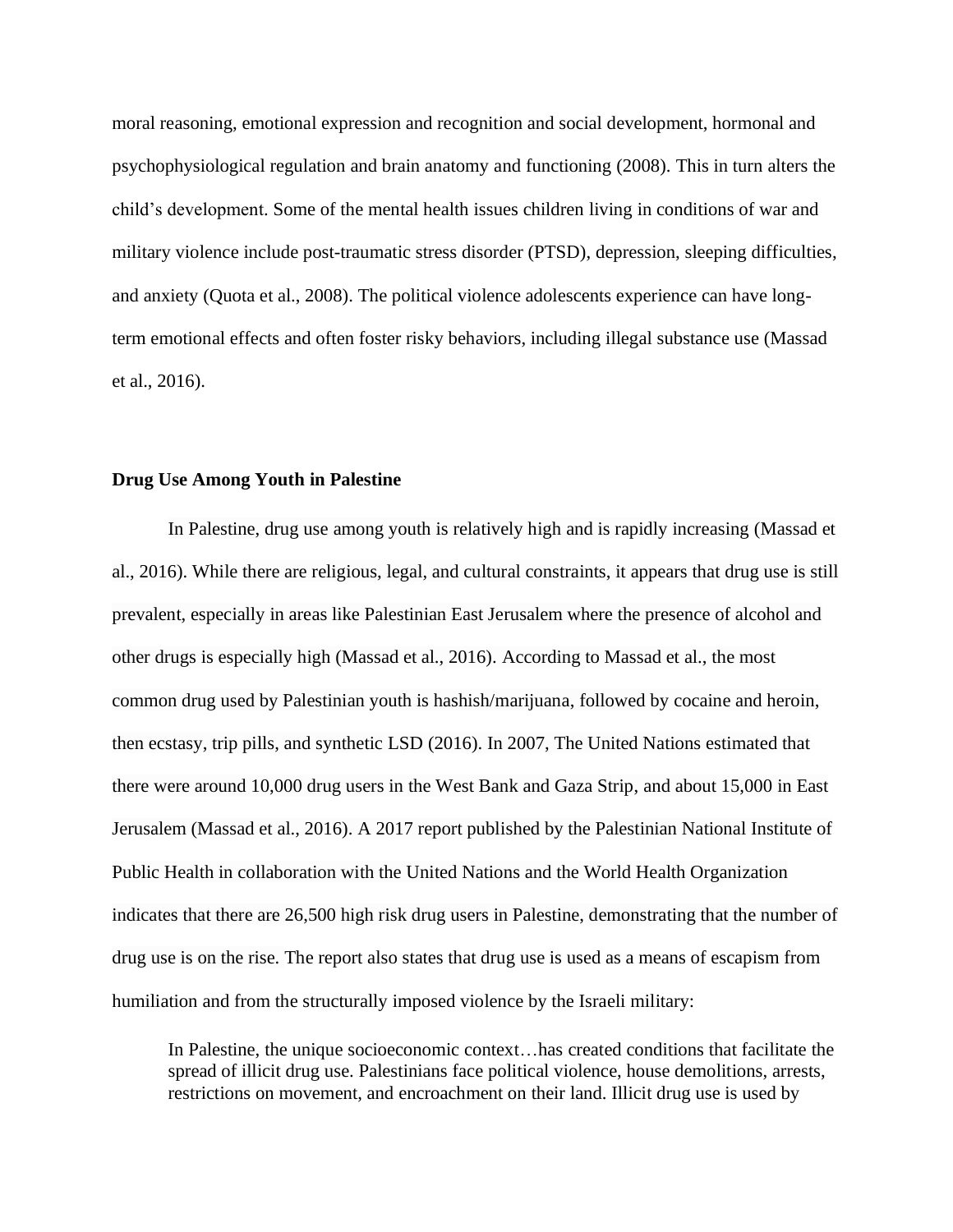Palestinians as a coping mechanism while living under these harsh, and often humiliating, conditions (PNIH, 2017, p. 12).

Evidently, this suggests that drug use can be triggered by traumatic events associated with the occupation and used as a way to escape the stressful situation. This is supported by Kalmar (2020) who states, "addiction can be regarded as a symptom of distress…similar to most escapist practices, [it] is a desperate response to distress…which, on closer inspection, reveal deeply rooted social and cultural issues. Thus, addiction is also a symptom of social problems." In a study conducted by Damiri (2019), she claims that "teenagers may be particularly vulnerable to [psychoactive substance] use for different reasons, including coping with traumatic experiences and social and economic inequality." Massad et el. (2016) state that "stress [is] one of the main causes cited for substance use," and that "there is evidence of a high prevalence of depression and hopelessness among Palestinian youth and younger adolescents" which may lead to an increased susceptibility to drug use. Therefore, there is strong evidence that suggests that the stressful situations caused by the occupation, combined with possible mental health issues like PTSD and anxiety, can lead young people to partake in illicit drug use as a way of coping with and "escaping" their stressful reality. The lack of sufficient social supports and the widespread availability of drugs also contributes to the growing rate of young Palestinians who find that drugs are a more accessible way to cope with their stressful situation– albeit in very dangerous way (PNIH, 2017).

#### **Access to Illicit Drugs in Palestine**

As Van Hout et al. (2019) state when discussing drug use among young Palestinians, "factors contributing to such high-risk behaviours, in addition to easy access to alcohol and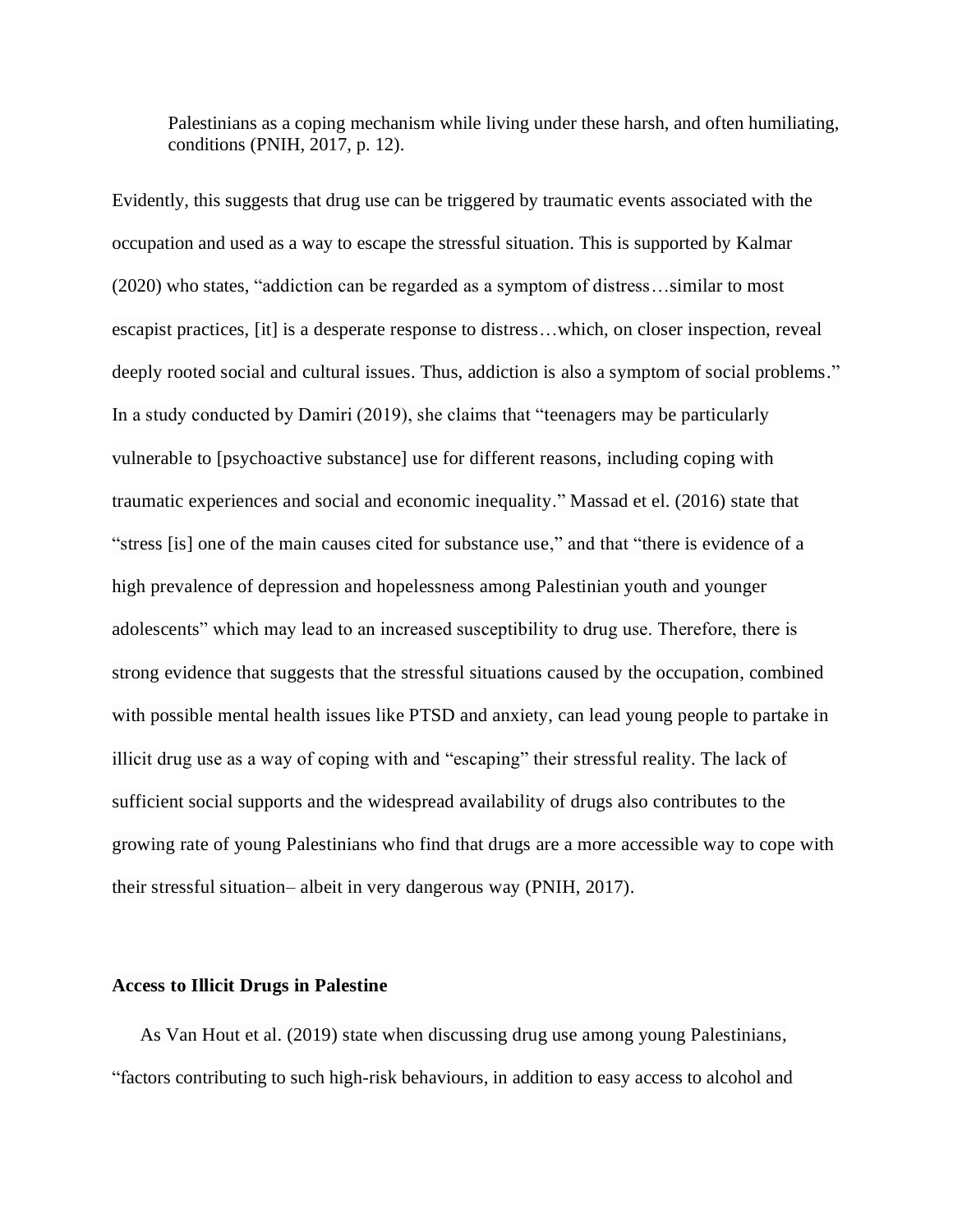drugs, are poor social services, social and political tensions and the inability of the Palestinian law enforcement to police the influx of drugs into the West Bank, East Jerusalem and Gaza." Similarly, in a study by Massad et al. (2016), young Palestinians were interviewed about their experiences with drug use, and Israel was cited most frequently as the source of illicit drug use in Palestine. As Massad et al. claim:

It is a widely held belief among Palestinians that Israel encourages substance use among Palestinians, especially youth, to destroy their future. This belief is supported by the fact that the Israeli police makes little effort to halt the drug supply to Arabs. The regular dealers can be seen in broad daylight day after day (2016).

Moreover, most interview participants indicated that most drugs come from Israel, with some people even bringing marijuana seeds from Israel and planting it around their houses (Massad et al., 2016). One participant stated that "the main sources are Israeli. Israel gives drugs to collaborators, who distribute it to young Palestinians" (Massad et al., 2016). Another person claimed that "the majority of drugs come from Israel. I know guys from the West Bank who work in Israel and got seeds to sell to others in the West Bank" (Massad et al., 2016). Furthermore, many of the participants cited other sources for obtaining drugs, stating that "drugs are easily accessible; they access drugs through friends, drug dealers, and also prepare it at home" (Massad et al., 2016). Another way in which young Palestinians obtain drugs includes purchasing smuggled prescription drugs like Tramadol (Diab et al., 2020). According to Diab et al. (2020), "Tramadol's low cost and availability without prescription as a result of illegal smuggling has made it accessible and popular among the Gaza population over the last 15 years." Tramadol is a particularly dangerous drug as it is an opioid analgesic pharmakon that can cause extreme dependence leading to seizures and possible death (Diab et al., 2020). Alarmingly, as Diab et al. note, there has been a general increase of consumption of illegal drugs, including tramadol, following the major Israeli offensive on Gaza in 2008, especially among young people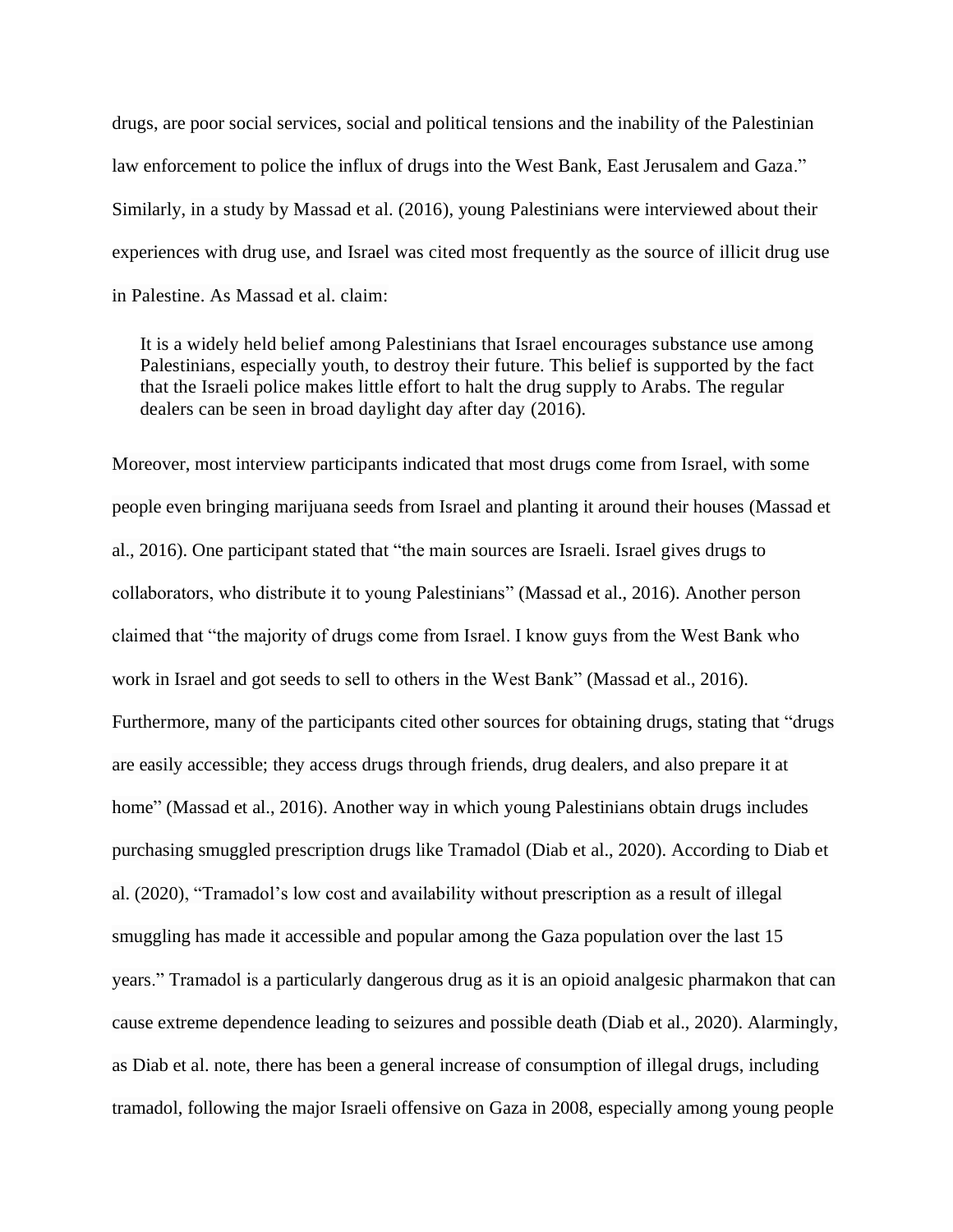(2020). This is in line with other drug use trends and suggests a growing problem that must be addressed.

#### **Conclusion**

Evidently, there is a drug use epidemic currently afflicting thousands of Palestinians living under occupation. The structural violence imposed by the Israeli military, the poor living situation, and the widespread availability of drugs contribute to the growing problem (PNIH, 2017). In addition, the political violence young Palestinians experience increases their susceptibility to long-term mental disorders and psychological issues (Quota et al., 2008). This, combined with the lack of availability to adequate social services and support, increases the risk of partaking in drug use and other risky behaviours as a form of self-medication and escapism (Massad et al., 2016). In this paper, the conditions which contribute to drug use, mainly being the military occupation, were discussed. In addition, the consequences of the occupation on mental health were examined. Finally, drug use and accessibility were considered. Further research on drug accessibility and long-term life course research may be helpful for policymaking measures. Although there were many other dimensions to this issue, this is beyond the scope of this paper. Ultimately, there is an alarming trend of drug use among young Palestinians that must be urgently addressed, with the occupation being at the center of the issue. On a more hopeful note, many countries around the world are beginning to take notice of the situation in Palestine, with Ireland becoming a trailblazer as the first EU country to pass a motion in May of this year condemning Israel's crimes and their de facto annexation of Palestinian land.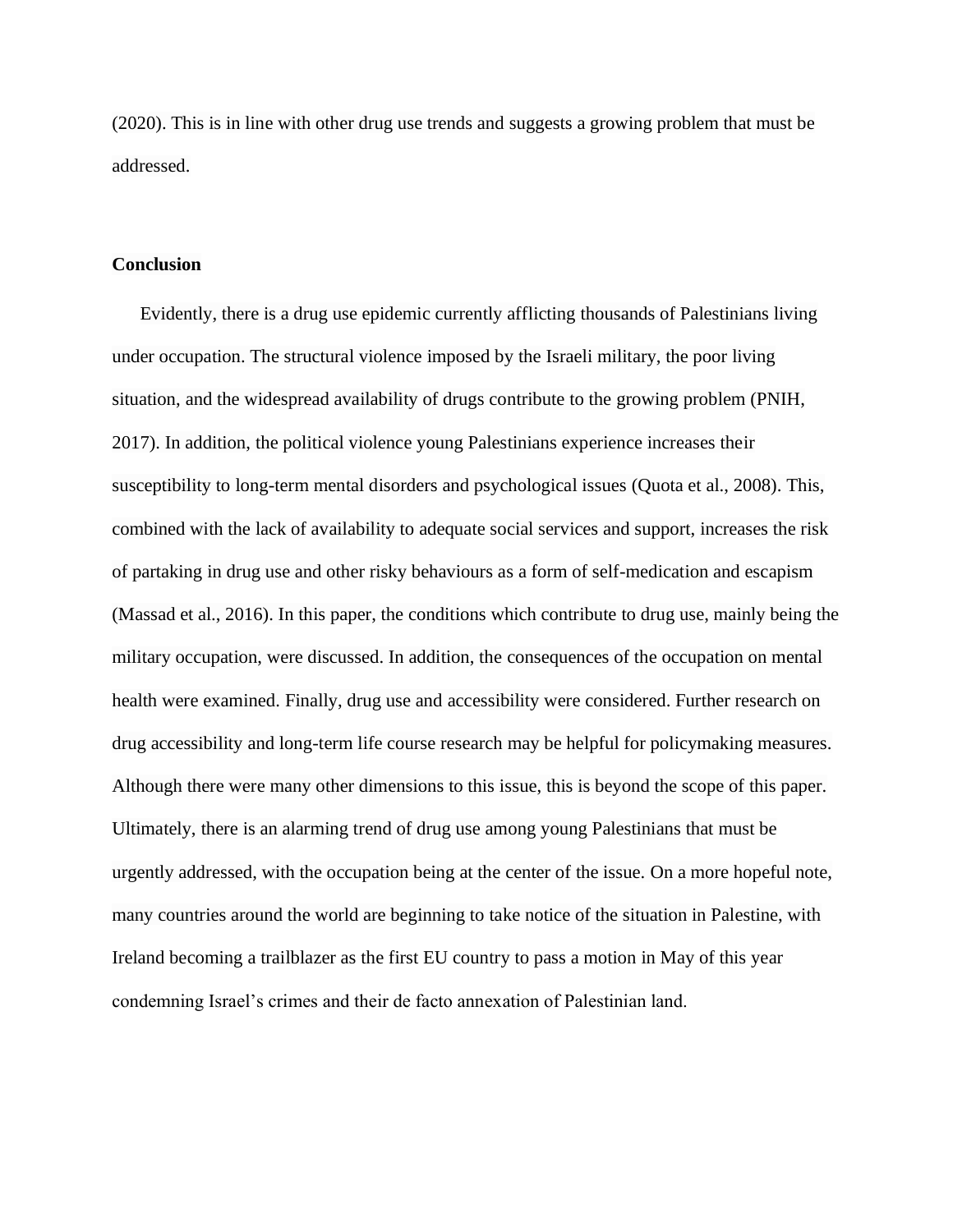#### **References**

- Amnesty International. (2020). Everything you need to know about human rights in Israel and Occupied Palestinian Territories. Retrieved from https://www.amnesty.org/en/countries/middle-east-and-north-africa/israel-and-occupiedpalestinian-territories/report-israel-and-occupied-palestinian-territories/
- Diab, M., Veronese, G., Jamei, Y. A., & Kagee, A. (2020). Risk and Protective Factors of Tramadol Abuse in the Gaza Strip: The Perspective of Tramadol Abusers and Psychiatrists. International Journal of Mental Health and Addiction, 1-17.
- Dozens displaced in largest demolition in years in the West Bank. (2020, November 6). Retrieved from https://news.un.org/en/story/2020/11/1076912#:%7E:text=According%20to%20OCHA% 2C%20so%20far,2016%2C%20leaving%20869%20Palestinians%20homeless.
- Gerrard, M., Stock, M. L., Roberts, M. E., Gibbons, F. X., O'Hara, R. E., Weng, C. Y., & Wills, T. A. (2012). Coping with racial discrimination: the role of substance use. *Psychology of Addictive Behaviors*, *26*(3), 550.
- Giacaman, R., Khatib, R., Shabaneh, L., Ramlawi, A., Sabri, B., Sabatinelli, G., ... & Laurance, T. (2009). Health status and health services in the occupied Palestinian territory. The Lancet, 373(9666), 837-849.
- Giacaman, R., Husseini, A., Gordon, N. H., & Awartani, F. (2004). Imprints on the consciousness: the impact on Palestinian civilians of the Israeli army invasion of West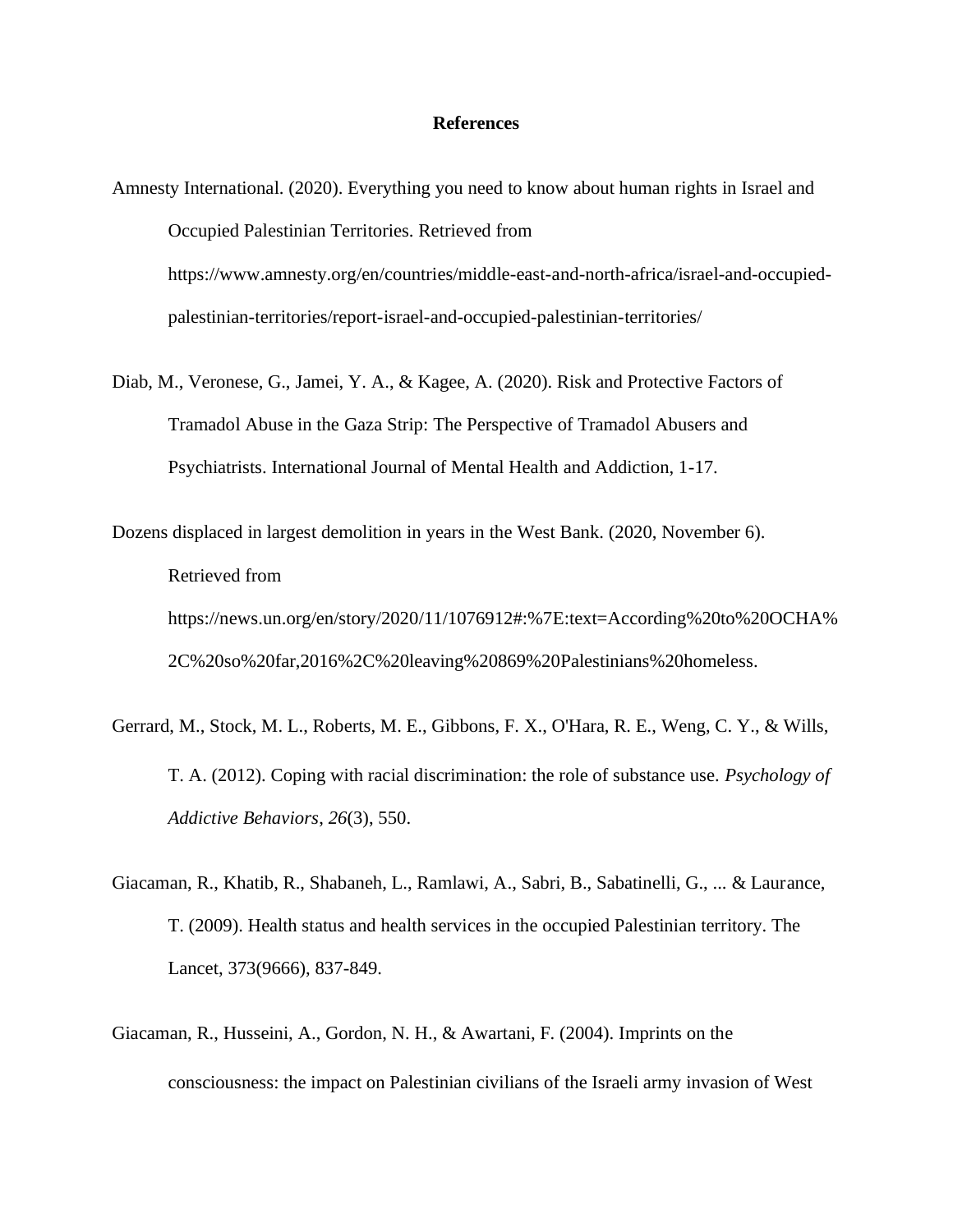Bank towns. *The European Journal of Public Health*, *14*(3), 286-290.

- Hasan, H. (2018, July 8). Remembering the 2014 Israeli offensive against Gaza. Retrieved from https://www.middleeastmonitor.com/20180708-remembering-the-2014-israeli-offensiveagainst-gaza/
- Kalmár, G. (2020). Addiction and Escapism. In Post-Crisis European Cinema (pp. 109-147). Palgrave Macmillan, Cham.
- Massad, S. G., Shaheen, M., Karam, R., Brown, R., Glick, P., Linnemay, S., & Khammash, U. (2016). Substance use among Palestinian youth in the West Bank, Palestine: a qualitative investigation. *BMC public health*, *16*(1), 1-9.
- Palestinian National Institute of Public Health. (2017, November). Illicit Drug Use in Palestine: A Qualitative Investigation. Retrieved from

https://www.pniph.org/public//uploads/drugs%20report%20english%20(print).pdf

- Qouta, S., Punamäki, R. L., & El Sarraj, E. (2008). Child development and family mental health in war and military violence: The Palestinian experience. International Journal of Behavioral Development, 32(4), 310-321.
- Van Hout, M. C., Al-Afifi, M. F., Abushams, L., Kewley, S., Quigg, Z., Whitfield, M., ... & Wazaify, M. (2019). Palestinian children's experiences of drug abuse in the home in the occupied territories of Palestine: a scoping review of extant literature. *International Journal of Mental Health and Addiction*, 1-14.
- Wagner, G., Glick, P., Khammash, U., Shaheen, M., Brown, R., Goutam, P., ... & Massad, S. (2020). Exposure to violence and its relationship to mental health among young people in